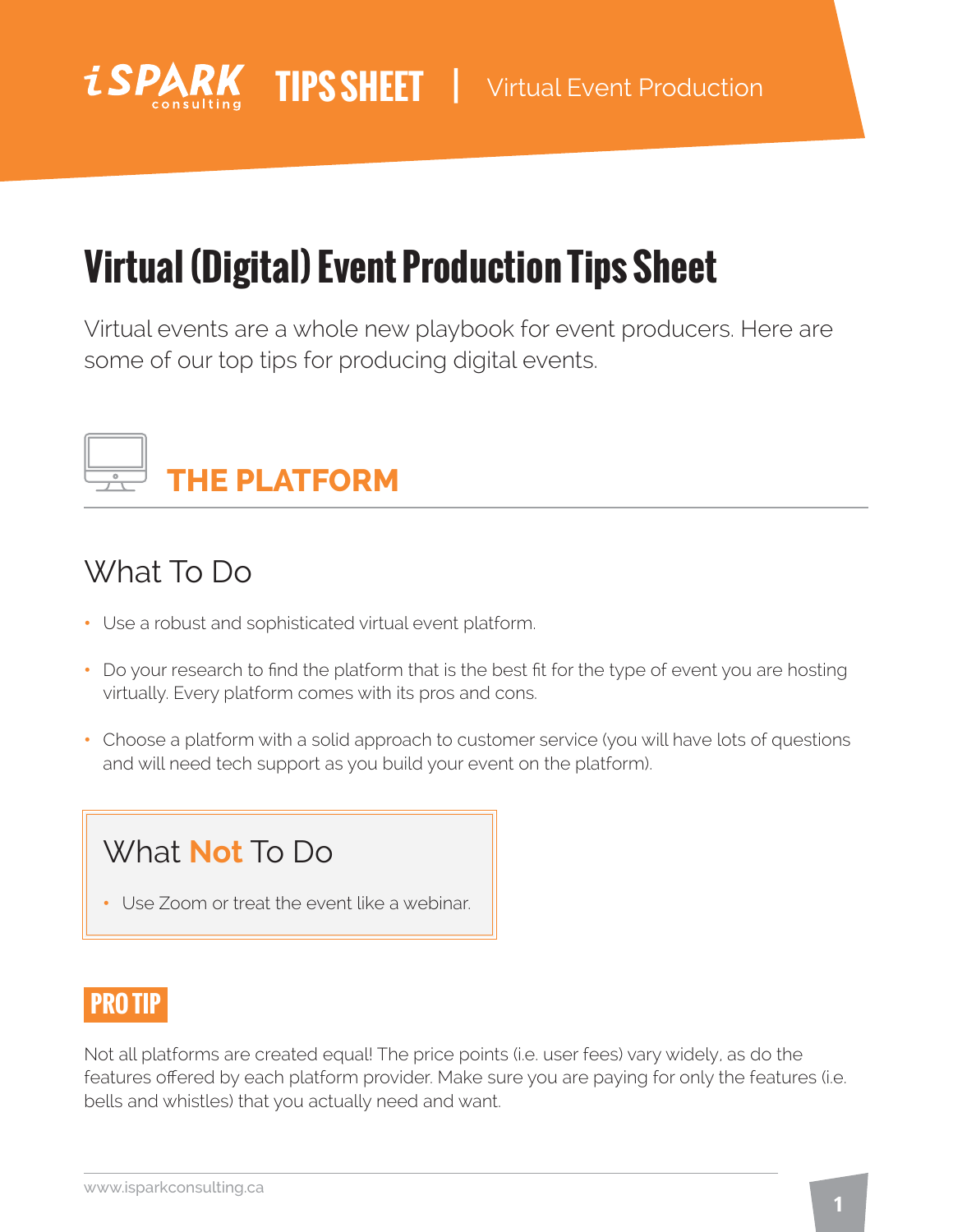

### **PRODUCTION STYLE & CHOOSING YOUR EVENT TEAM**

## What To Do

*iSPI* 

- Produce it like a TV Show. The production value must be high.
- Hire the right people There is a completely different skillset for virtual events that will be required by your events team.
- Assign a Quarterback. You need one person who understands the vision and design of the event (from soup to nuts) who can lead the others.
- Set-up a production studio where your entire event production team can huddle up and work together to produce the event.

## What **Not** To Do

- DIY it.
- Scrimp on audiovisual technicians, graphic designers or producers. You need this expertise!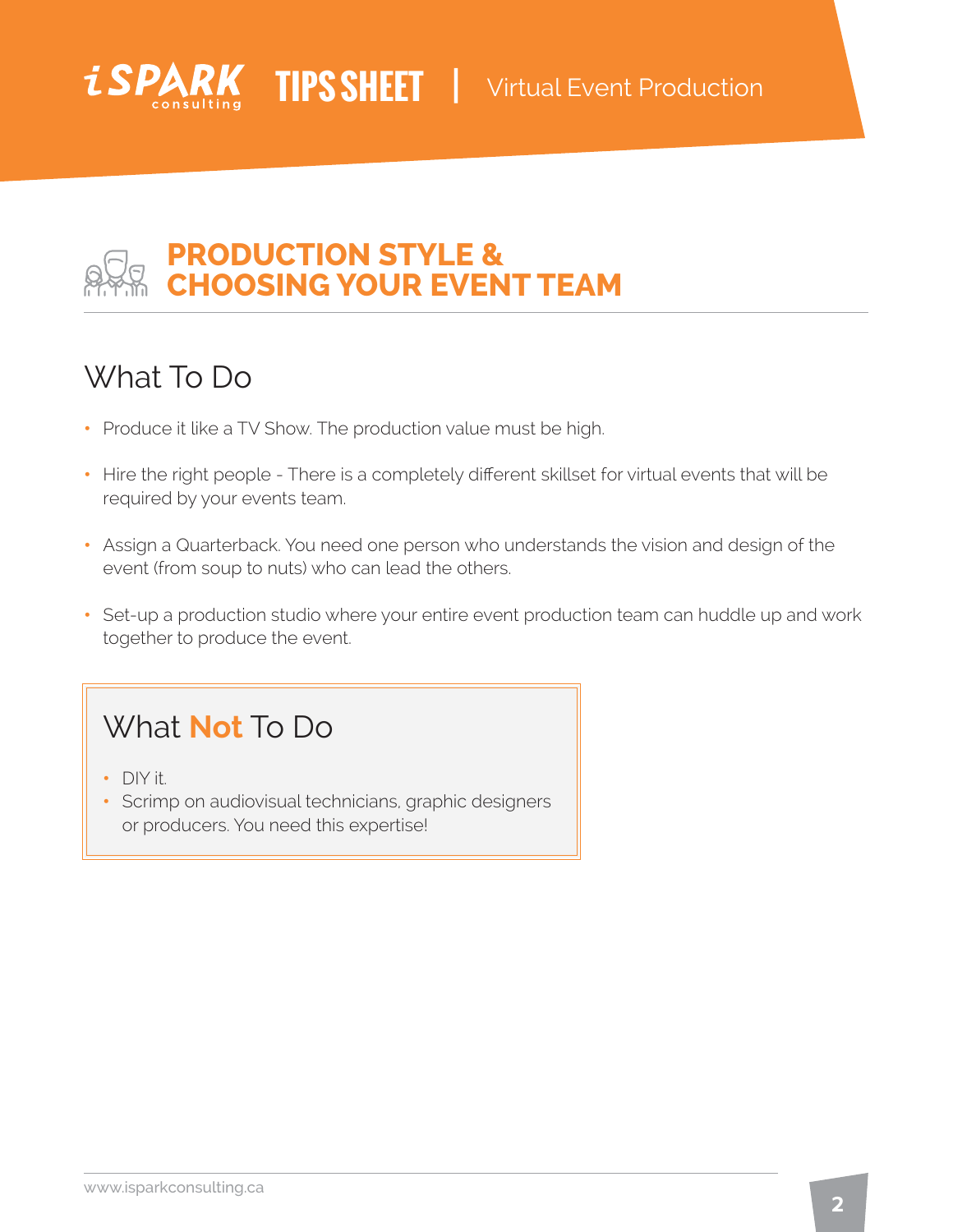

# **PARTICIPANT ENGAGEMENT & EXPERIENCE**

### What To Do

- Give event participants early access to the platform (i.e. at least one week in advance). Allow your event attendees to play around and explore and familiarize themselves with the layout of the platform and the functionality.
- Make it a friction-less experience use music and visuals on the event platform to liven up the atmosphere and create a buzz similar to an in-person event.
- Offer great content! Good programming will help to keep people engaged on the platform.
- Use polling as an interactive activity to keep people involved.
- Allow event attendees to consume content via side chats in small groups together on the platform.
- Schedule breaks in the programming to allow for organic interactions on the platform (or time where people can step away from their screen).
- Offer a help desk or concierge service where event attendees can ask questions in real time and have a live person (who is part of your event team) respond.
- Offer a high-value experience.
- Offer Q & A sessions with your live speakers or allow participants to submit questions well in advance and have presenters who have pre-recorded address them live.
- Encourage use of a 2<sup>nd</sup> device on the platform.

### What **Not** To Do

- Let event participants troubleshoot any issues or questions during the event on their own. You wouldn't do it at a live, in-person event, so you definitely don't want to let customer service take a backseat at a virtual one.
- Make people feel isolated or alone on the platform.

### **PRO TIP**

Get creative with interactive sessions, games, and contests to mimic a video game-like experience!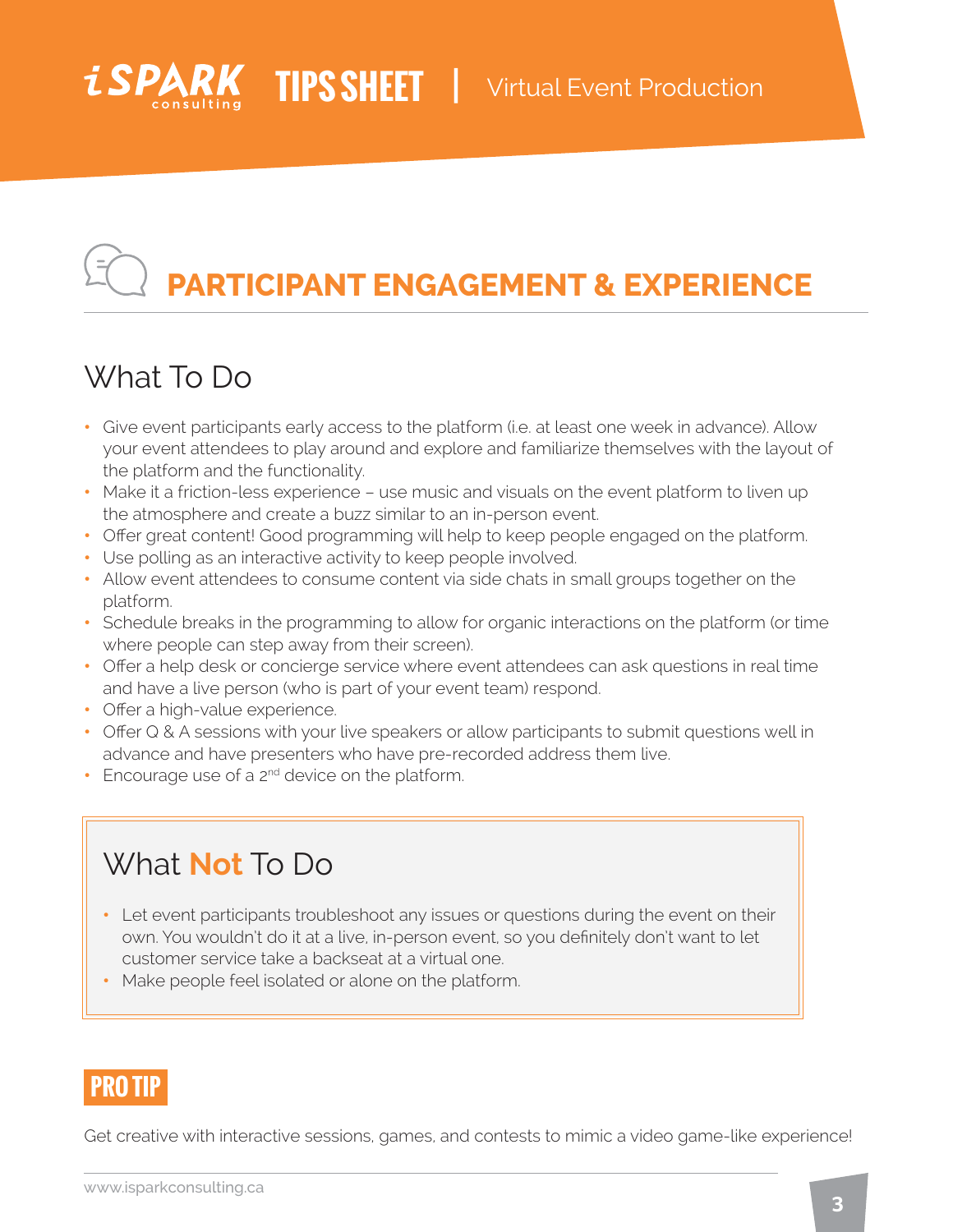

# **CONTENT & SCHEDULING**

## What To Do

- Decide on the balance of live and pre-recorded (on demand) content that you will offer.
- Offer a variety of snack-sized pieces of content. The maximum recommended length of any one activity or session is 45 minutes in a virtual environment.
- Factor in time zones of your participants when setting start and end times of sessions and activities.
- Polish up your content. Edit pre-recorded videos, use customized graphics or backdrops, add lower thirds, go for a Picture-in-Picture (a broadcast) look, apply your event brand to each piece of content you curate for your virtual event. Make your pre-recorded content look as realistic as possible.
- Test & Rehearse with your speakers and presenters in advance of the event.
- Repurpose, re-use and redeploy content after the event (via social media, on your event website, via podcasts, in a newsletter, etc.).

## What **Not** To Do

- Do everything live.
- Do everything pre-recorded.
- Schedule sessions/activities that require an attendee to sit for 60+ minutes.
- Assume that participants are willing to spend 6-8 hours per day to consume content the way they would at an in-person event.
- Use the content once and forget about it.
- Create a webinar-like culture whereby people sign-up for the event, but don't show up.

### **PRO TIP**

Sprinkle shorter and longer pieces of content into your event schedule to allow participants to experience as much as possible in short bursts without becoming tired or bored. Attention spans online are short, so a high velocity experience is needed!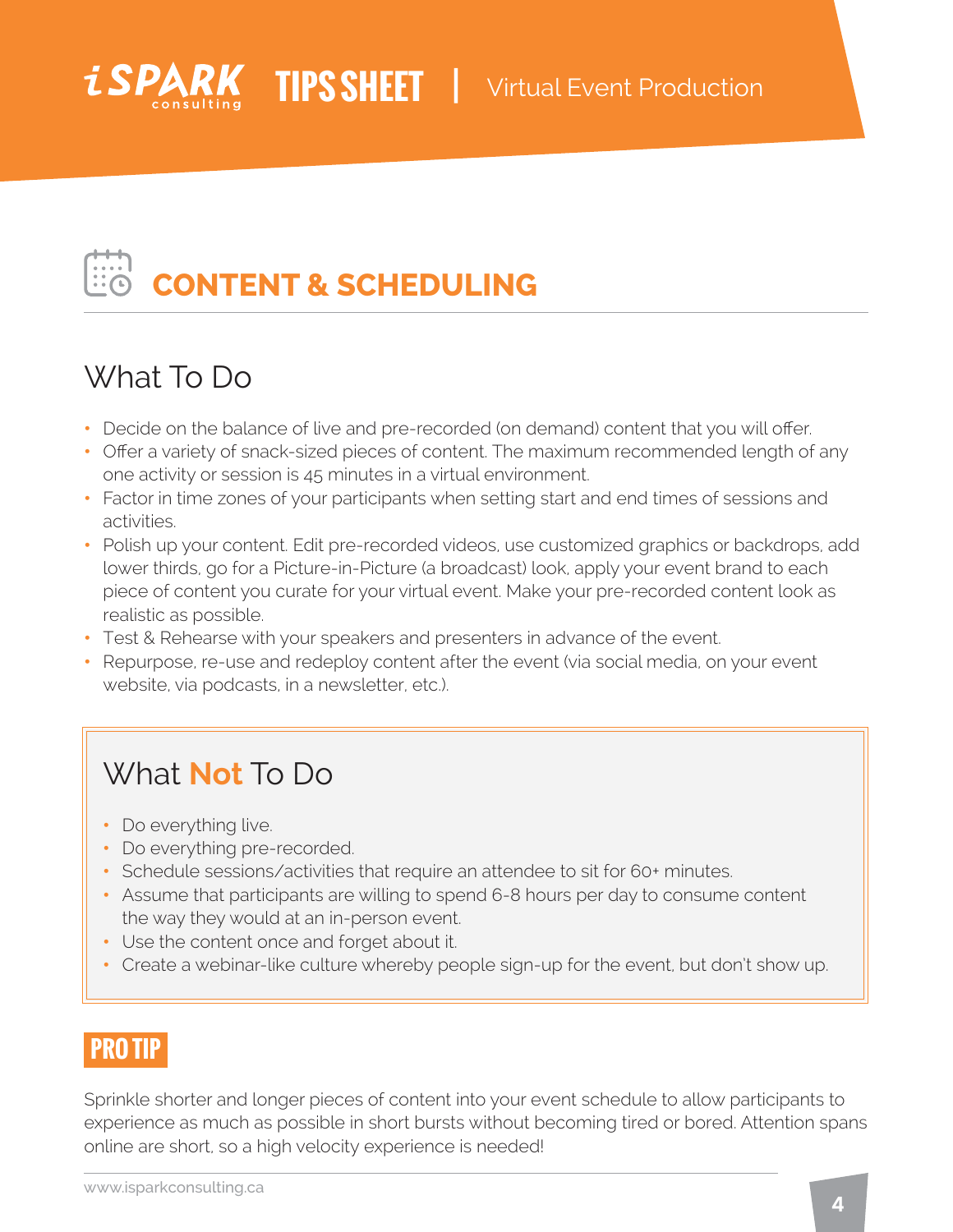



### What To Do

- Scale the pricing of the virtual event against the price typically paid for in-person attendance.
- For attendees who previously paid for the in-person event, consider ways to add extra value (to avoid refunding a portion of the fees already paid).
- Offer tiered pricing (different price points for different levels of access to the virtual event) and group tickets.

### What **Not** To Do

• Position the virtual edition of your event as a discounted experience.

### **PRO TIP**

If you're successfully providing entertainment, learning, networking, engagement, etc. at your virtual event, you are providing VALUE and therefore, you must charge a fair price for your event.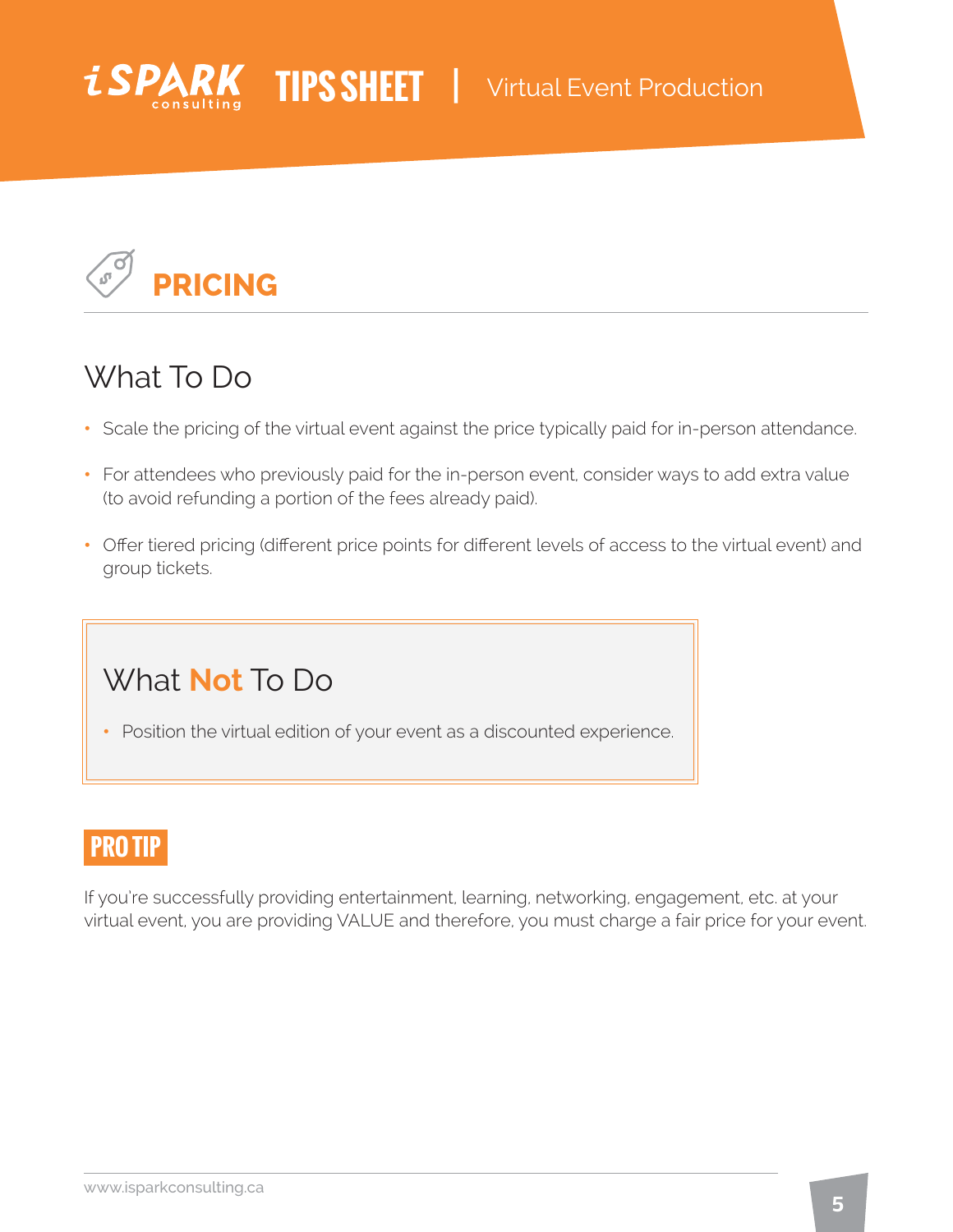

# **PARTICIPANT COMMUNICATION**

## What To Do

- Plan for a lot of pre-event communication with attendees (i.e. onboarding). They need to know what to expect on the day of the event because their participation will be VERY different from a live, in-person event.
- Produce an explainer video or tutorial on how to navigate the platform.
- Communicate the tech requirements (i.e. supported browsers, bandwidth, internet speed, etc.) to participants in advance.

### What **Not** To Do

• Assume that event attendees understand how to fully participate in your virtual event and have the technology available to them at home or office.

### **PRO TIP**

A participant's experience at the virtual event will depend heavily on his/her technology at home or office. A glitchy internet connection, atypical computer configurations, or firewalls, can have a big impact on whether or not an event attendee will be able to experience all aspects of the event. Communicating the requirements in advance (and asking participants to test them prior to event day) will avoid technical problems on the day-of.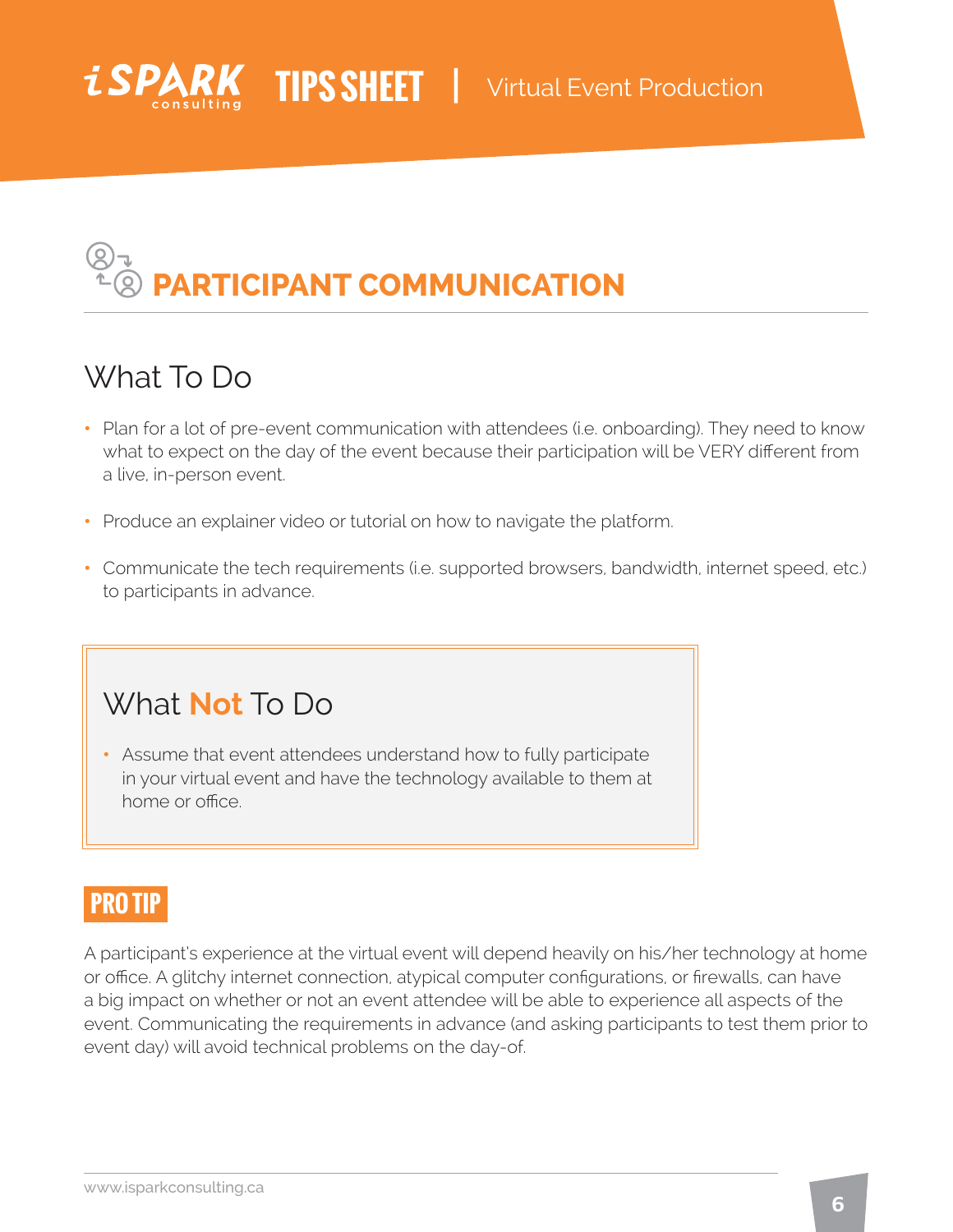



## What To Do

- Expand your marketing reach beyond your typical audience (anyone anywhere can attend your virtual event + you are no longer limited by the size of the venue).
- Create micro-tribes (small groups of people who are brand loyal and will act as brand ambassadors for the event helping to attract new attendees).



## What To Do

- Budget to spend a big chunk of your event budget on event technology and technical event support services.
- Budget up to 50% less sponsorship revenue for a virtual event compared to a live, in-person one. Most sponsors are still having trouble wrapping their heads around the ROI in the digital space and it will take some time for brands to fully embrace sponsorship of virtual events.

### **PRO TIP**

The production costs of virtual events are NOT less than in-person ones (the event expenses are just allocated differently). An easy rule of thumb is to take your typical food and beverage budget for an in-person event and allocate that same amount (or more) to the event technology budget line.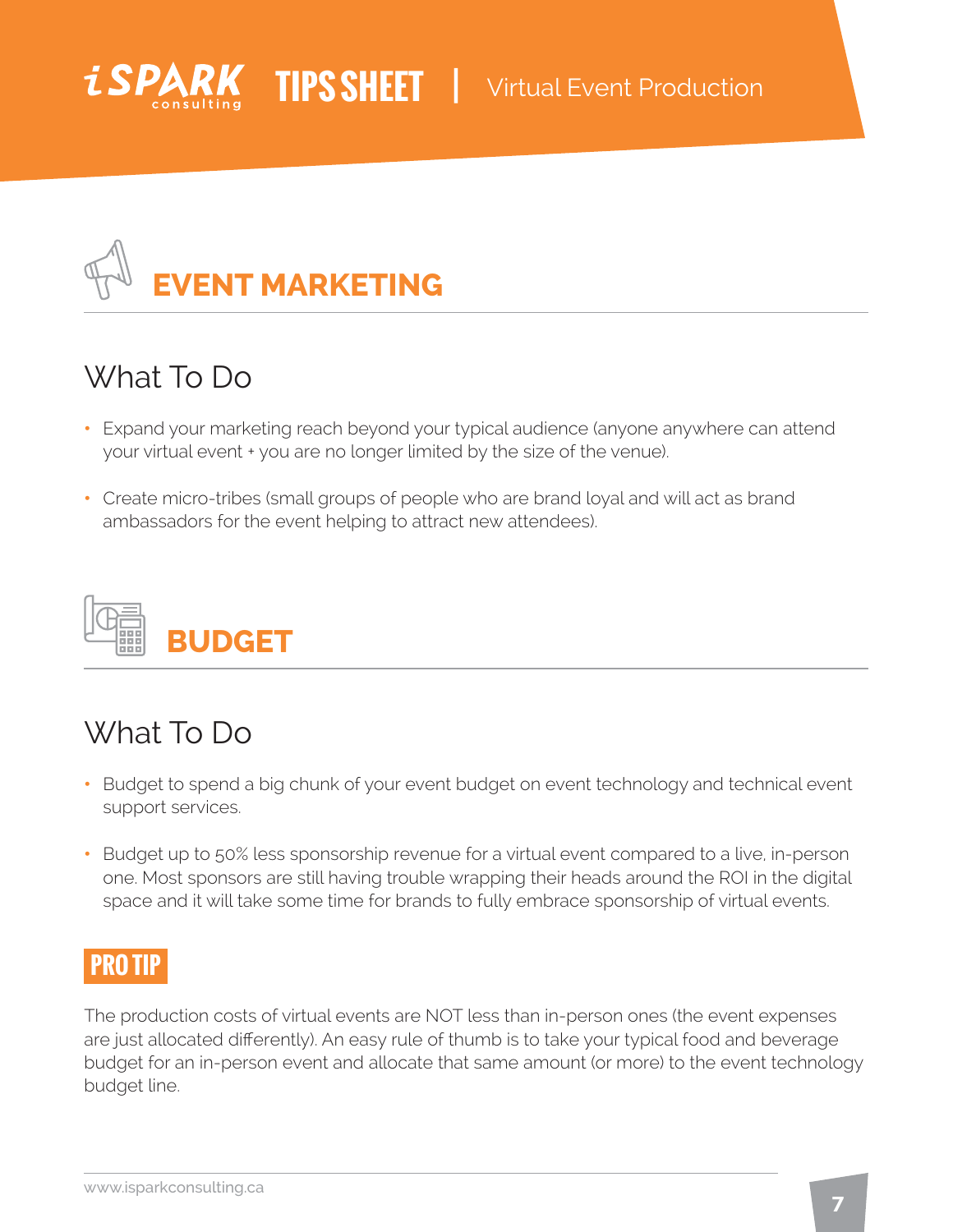

# **EVENT SPONSORSHIP**

### What To Do

- Offer sponsors the opportunity to sponsor specific sessions or activities on the platform and profile these pieces of content as 'featured'.
- Share your attendee list with sponsors and permit sponsors to engage with event attendees before, during, and after the event (via newsletters, emails, push notifications on the platform, etc.).
- Provide product placements for sponsors (i.e. in an interview, for example).
- Show videos of sponsor reps or brand CEOs welcoming attendees or conveying a specific brand message.
- Offer advertising on the platform digital ads, videos, etc.
- Run sponsor promotions on the platform coupons, gifting, prizing, etc.
- Use gamification to connect event attendees with sponsors.
- Set-up a digital event swag bag.

### What **Not** To Do

• Use your in-person event sponsorship strategy in the virtual space.

### **PRO TIP**

The asset mix in a digital environment may not be the same as the in-person event, so any preexisting sponsorship agreements will need to be adjusted. Working with your sponsors to bring their activation to life in the virtual space will set the stage for a continued partnership when you resume your live in-person event. Keep in mind that your virtual audience could be up to 10x larger than your usual in-person one, so you are potentially providing more value to your sponsors.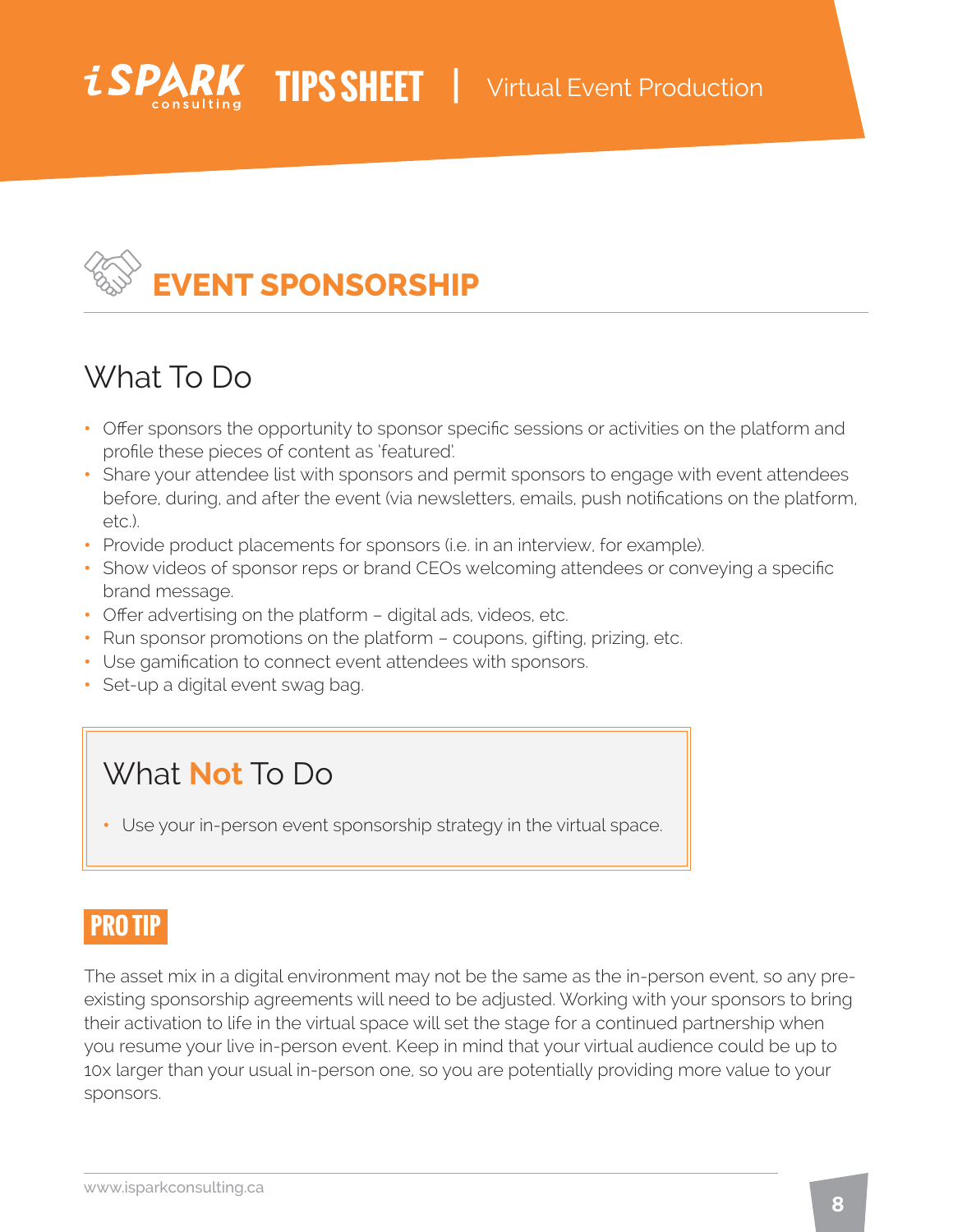



### What To Do

- Analyze every measurable analytic and metric available on the platform to help improve the experience in the future.
- Ask attendees for post-event feedback.
- Measure leads attributable to sponsor or exhibitor interactions during the event.

### What **Not** To Do

- Make assumptions about the success of your virtual event.
- Do not skip the in-depth post-event debrief exercise.

#### **PRO TIP**

Gather as much data post-event as possible.